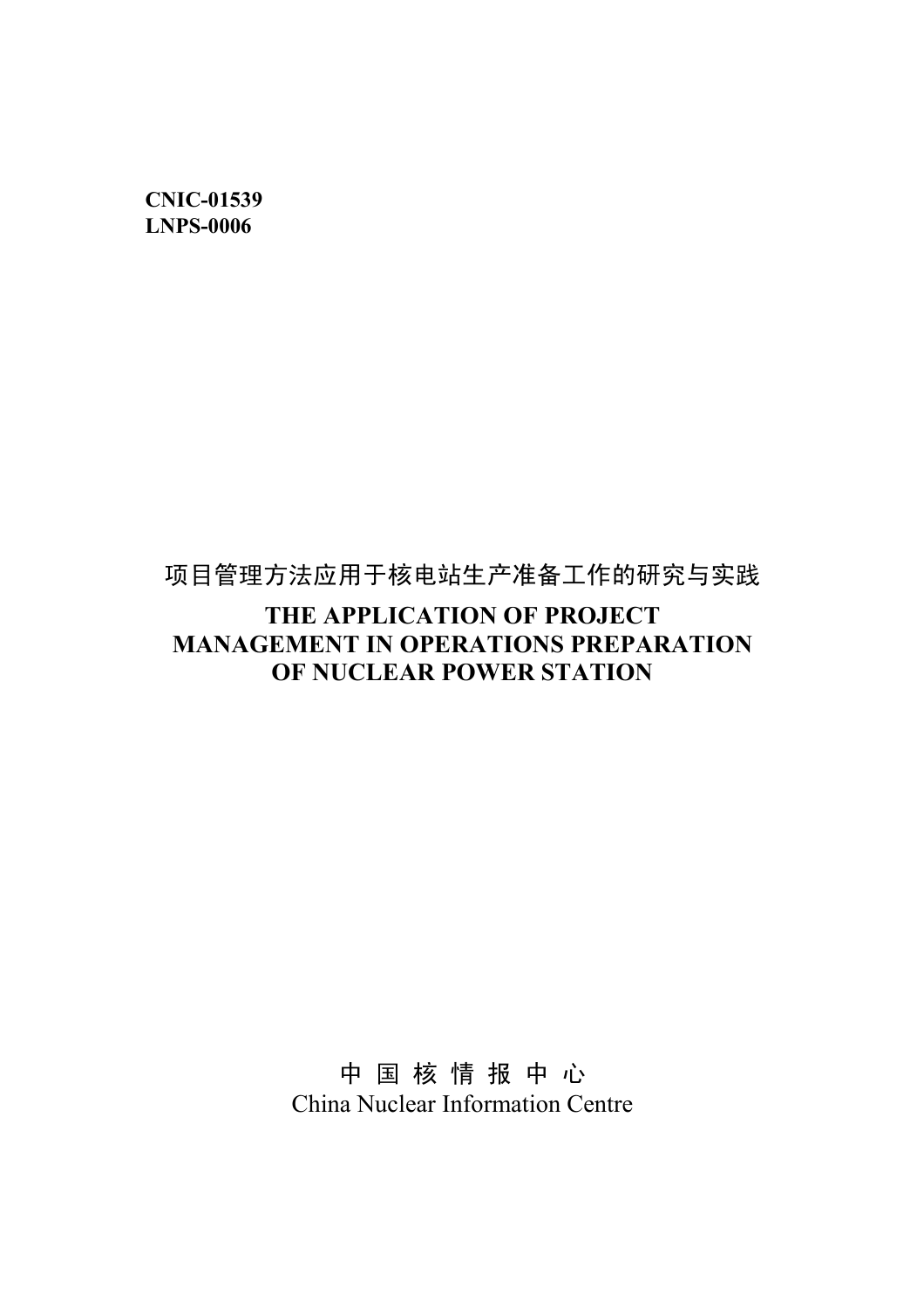# **CNIC-01539 LNPS-0006**

# 项目管理方法应用于核电站 生产准备工作的研究与实践

#### 汤峥嵘 张志雄

(岭澳核电站,广东深圳,518124)

### 摘 要

 生产准备在核电站设计、建造、调试、运行等过程中十分重要, 但很容易被忽视。该文研究了如何采用项目管理的方法,系统、有 效地实施生产准备工作。首先简要介绍项目管理的基本概念,发展 历史和特点,然后分析核电站生产准备工作采用项目管理方法的可 行性和必要性,最后详细探讨了岭澳核电站采用项目管理方法实施 生产准备工作的研究与实践。理论研究和实际经验表明,项目管理 方法是核电站等能源企业生产准备管理的有效工具。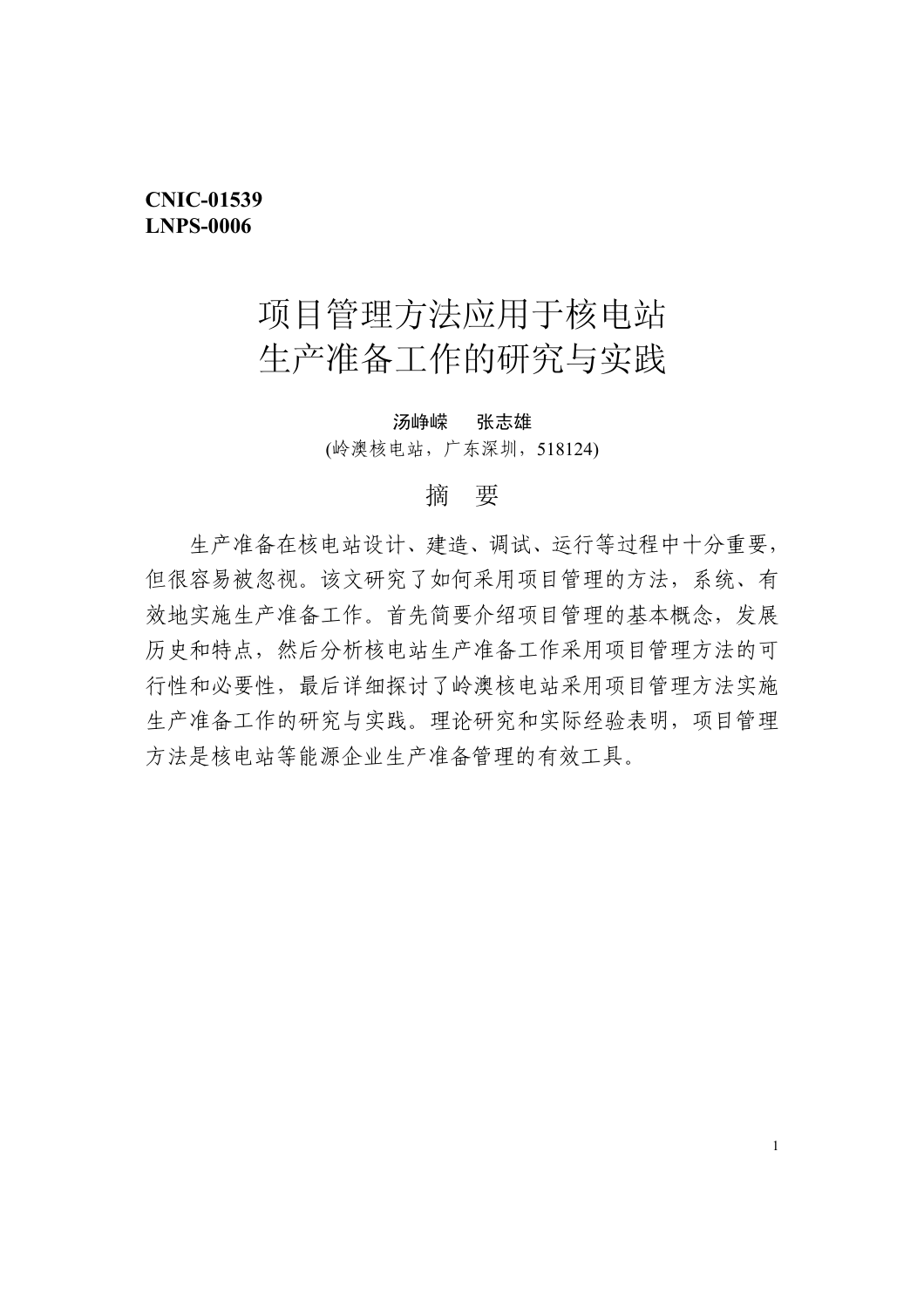# **The Application of Project Management in Operations Preparation of Nuclear Power Station**

TANG Zhengrong ZHANG Zhixiong (Ling Ao Nuclear Power Station, Shenzhen, Guangdong, 518124)

## ABSTRACT

Concept, history, characteristics of the project management is introduced. Analysis is performed on the suitability of application of project management approach in nuclear power station operations preparation. Then the application of project management is detailed in order to present the readers our study and practice. Theory and practice indicate that the project management is a useful management tool for operations preparation of nuclear power station to achieve a good performance.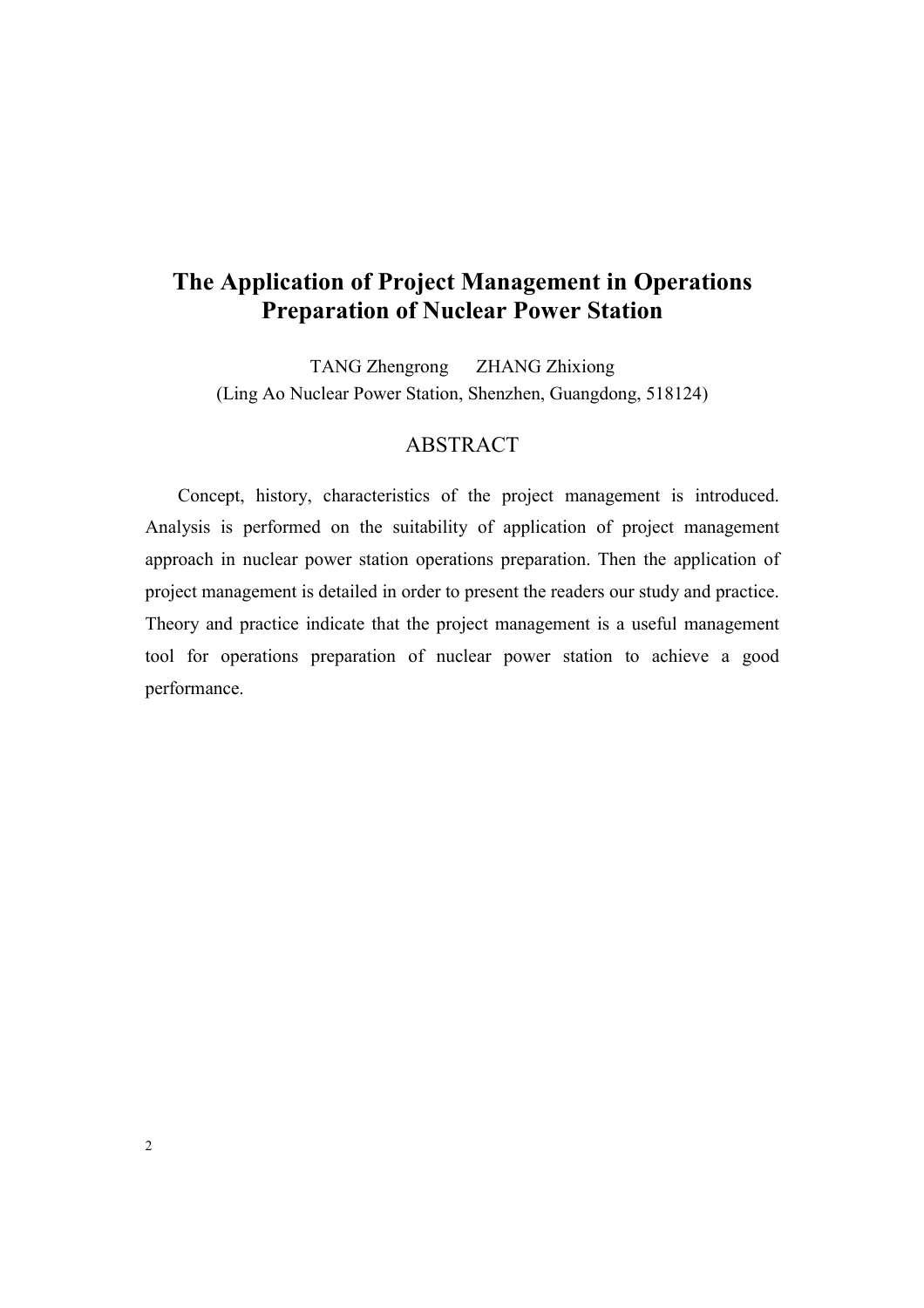# 1 CHARACTERISTICS AND MAIN APPLICATION OF PROJECT MANAGEMENT

Project management includes the application of simple, but not always obvious, rules of common sense to uncommon and complex situations, with deadlines and tight budgets.

In order to understand more clearly what project management means, a definition by Cleland and King [1] is very often cited as follows: project management is the application of the systems approach to the management of technologically complex tasks or projects whose objectives are explicitly stated in terms of the time, cost and performance parameters.

The project management approach is characterized by four principal components as defined goal, designated resources, specific organization and prescribed methodology. And it usually concerns the terms as objectives, goals, resources, planning, costs, monitoring, performance, systems, organization, schedule and controlling, etc.

The project management approach of bringing a group of people together on a temporary basis to achieve specific goals has been used for centuries, even millennia. During the classical periods of Chinese, Egyptian, Greek and Roman history, very impressive results were achieved and many of the fundamentals of this approach were employed. Of course, it was not called project management at that time. Only since the second half of the twentieth century have many of the tools of modern project management come into use. The sophisticated methods of planning, scheduling, budgeting, forecasting and reporting have been developed only recently. The use of project management has been increasing rapidly with the advent of relevant computer software.

Diverse areas using project management in recent years, most of which were suggested by Brunies  $(1989)$ <sup>[2]</sup>, include aerospace, defense industries, engineering and construction, manufacturing, electrical generation and distribution, process plants, crude oil and natural gas exploration, developing and production, etc. The application also includes infrastructure for the various levels of government, research and development, data/information processing, health care and biomedicine, computer hardware and software, educational institutions, and of course management undertakings.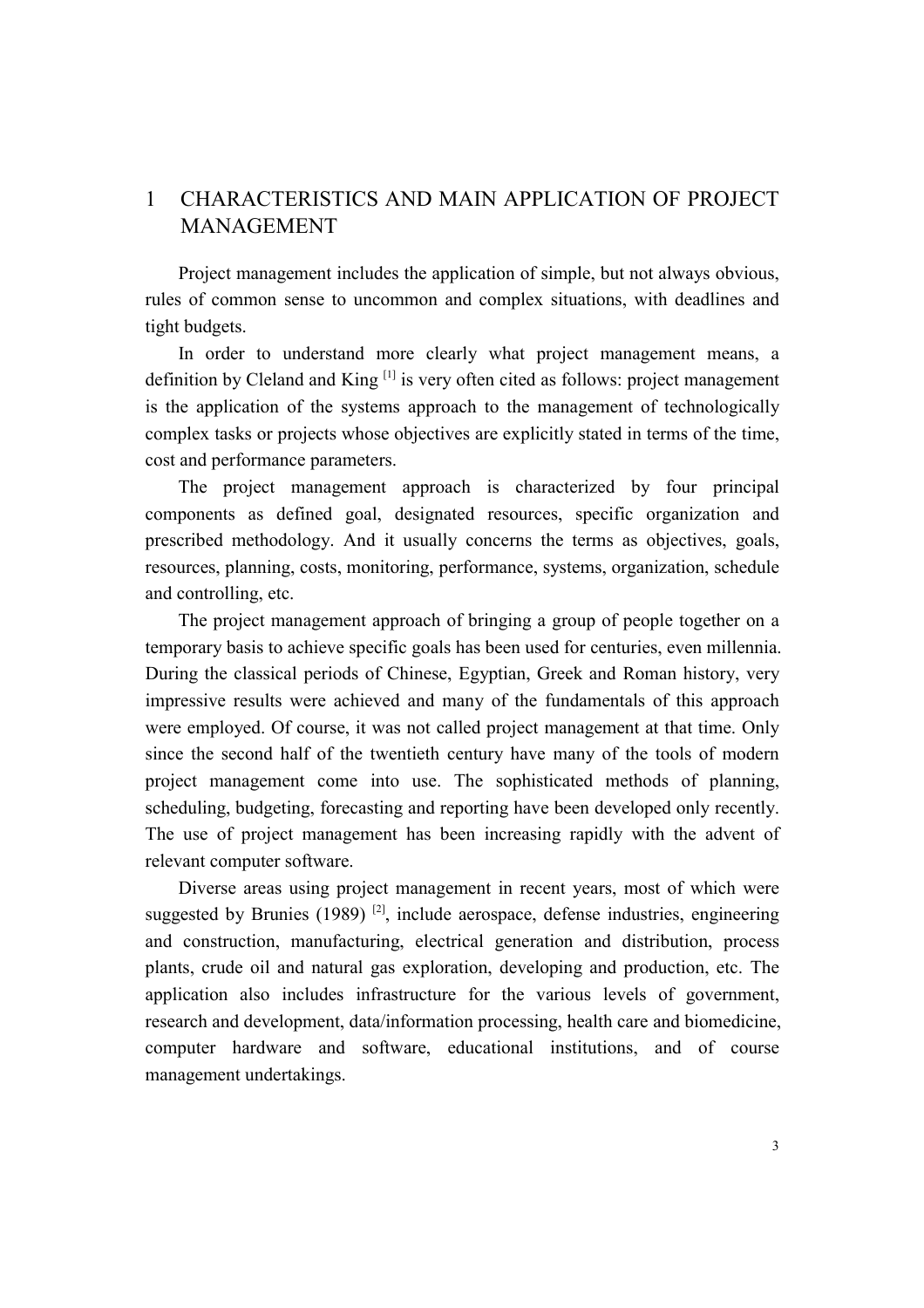# 2 BRIEF INTRODUCTION OF LING AO NUCLEAR POWER **STATION**

Situated to the east of Shenzhen and one kilometer away from the operating Guangdong Daya Bay Nuclear Power Station (GNPS), Ling Ao Nuclear Power Station (LNPS) comprises four PWRs of the 1000 MWe class under the established project program. Two of which are under construction in the first phase development involving an investment of four billion US Dollars. The Ling Ao project preparations got off the ground in mid 1994. With the main structural works being commenced on May 15, 1997, the two units are scheduled to be put into commercial service respectively due July 15, 2002 and March 15, 2003. At present time, the work load emphases have been transferred from civil engineering and installation to commissioning and taking over to operations.

Another important background to Ling Ao is the Daya Bay Nuclear Power Station, which not only is the technical reference, but also provides technical personnel, training services, maintenance and experience, etc. Generally speaking, the operation management of both stations is under the same policies and same administration except that they have independent financial systems.

# 3 THE APPLICATION OF PROJECT MANAGEMENT IN LING AO OPERATIONS PREPARATION

## **3. 1 Definitions of the work scope of the operations preparation and the suitability of project management application**

Operations preparation, *travaux de pré-exploitation* in French, briefly refers to all the preparation work for the commercial operation, which is performed by operations personnel<sup>[3]</sup>. It normally concerns the establishment of operations organization, recruitment and training, establishment of administrative and technical procedures, obtaining permit and authorization from government, equipment and systems taking over, etc. Also operations preparation concerns all the relevant work which should be done before the commercial operation while not included in the work scope of the Project Department which undertake the designing and procurement, civil engineering, construction, commissioning, etc. In some nuclear power stations, for example, Civaux, even the unit commissioning is included in operations preparation. From the work demarcation point of view, the operations preparation involves nearly all the functions of an operations team including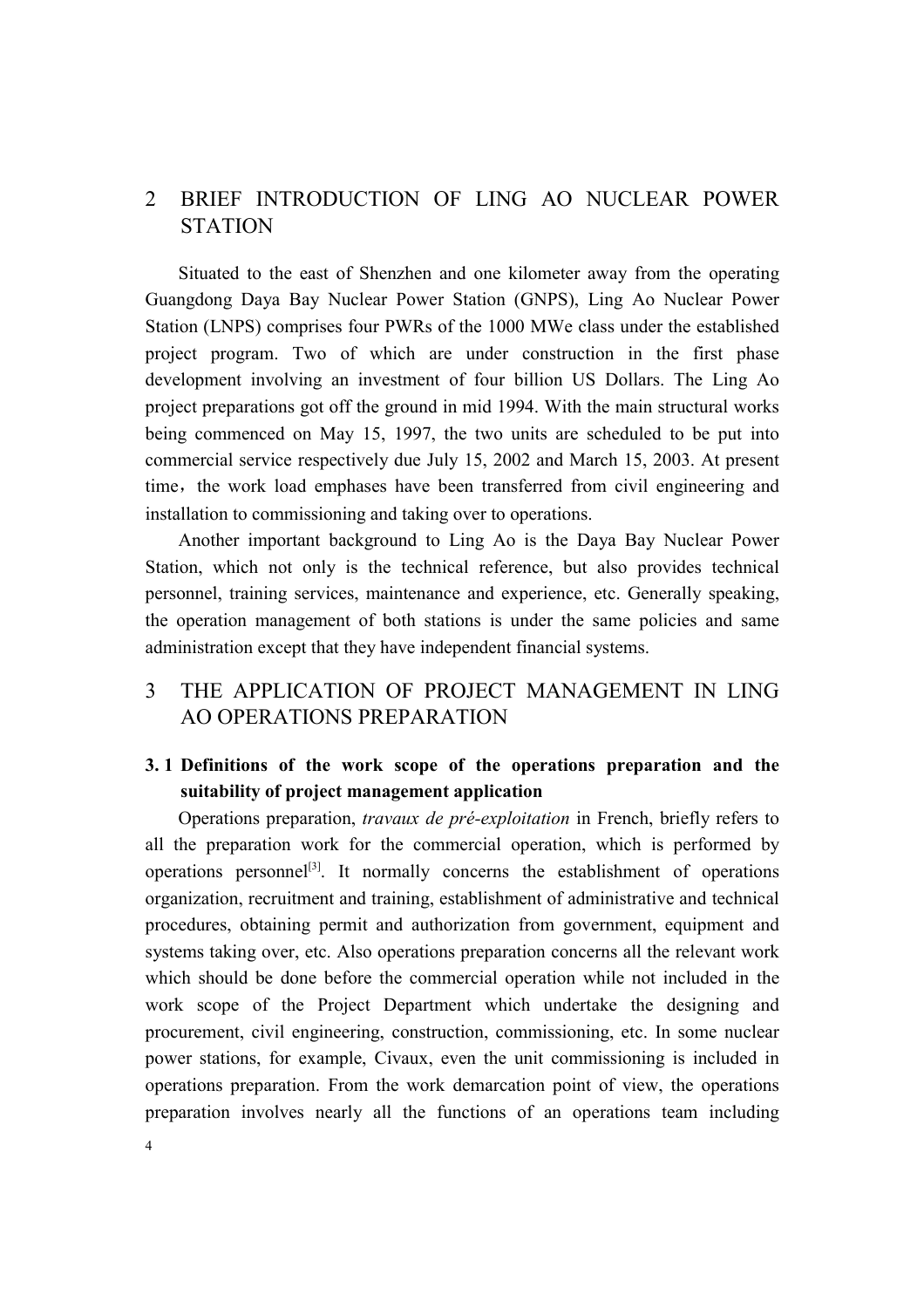operations, maintenance, nuclear surveillance, industrial safety & health physics, planning and reporting, quality assurance, budget and cost control, etc.

The operations preparation of Daya Bay Nuclear Power Station was carried out mainly under EDF responsibilities. As the first cooperation in this domain, due to lack of experience of GNPS and insufficient anticipation of EDF to conditions and situations of Daya Bay, the operations preparation of GNPS was not fully satisfactory. As it was said, if it had not been for the 14-month delay of the construction, the insufficient preparedness would have had difficulty to meet the demand of the units' operations commencement.

Experiences and lessons drawn from GNPS and other NPPs investigated direct us to seek solutions from project management for Ling Ao operations preparation.

After conscious studying, it was found that all the characteristics of operations preparation accord with the ideal situations for project management in which the following conditions are presented.

(1) A high-priority undertaking;

- (2) Requirement for a multidisciplinary effort;
- (3) A non-repetitive situation;
- (4) A limitation on some of the required resources.

With this cognition, since the first day the project management approach has been employing in Ling Ao operations preparation. Officially started in mid August 1996, 5 members were selected from GNPS to form a prophase project management team for implementing the operations preparation project.

#### **3. 2 Establishment of a systematic planning and indicators management**

Symbolized by its powerful planning and scheduling, the project management primarily requires the personnel to draw out a comparatively integrated planning system<sup>[5]</sup>. An engineer of the prophase team was appointed to pilot making out the plan. After researching the experience feedback from Daya Bay, Diablo and Civaux Project, and in accordance with its own characteristics, the whole duration of Ling Ao operations preparation was defined in three subsequent stages as:

(1) The Conceptual Stage;

- (2) The Independent Implementation Stage;
- (3) The Taking-over Stage.

The Conceptual Stage, or the Prophase Strategy Making Stage called by the station, refers to the period from mid August 1996 to June 1, 1998. During this period, the general policy of operations preparation is conceived<sup>[6]</sup>. Based on the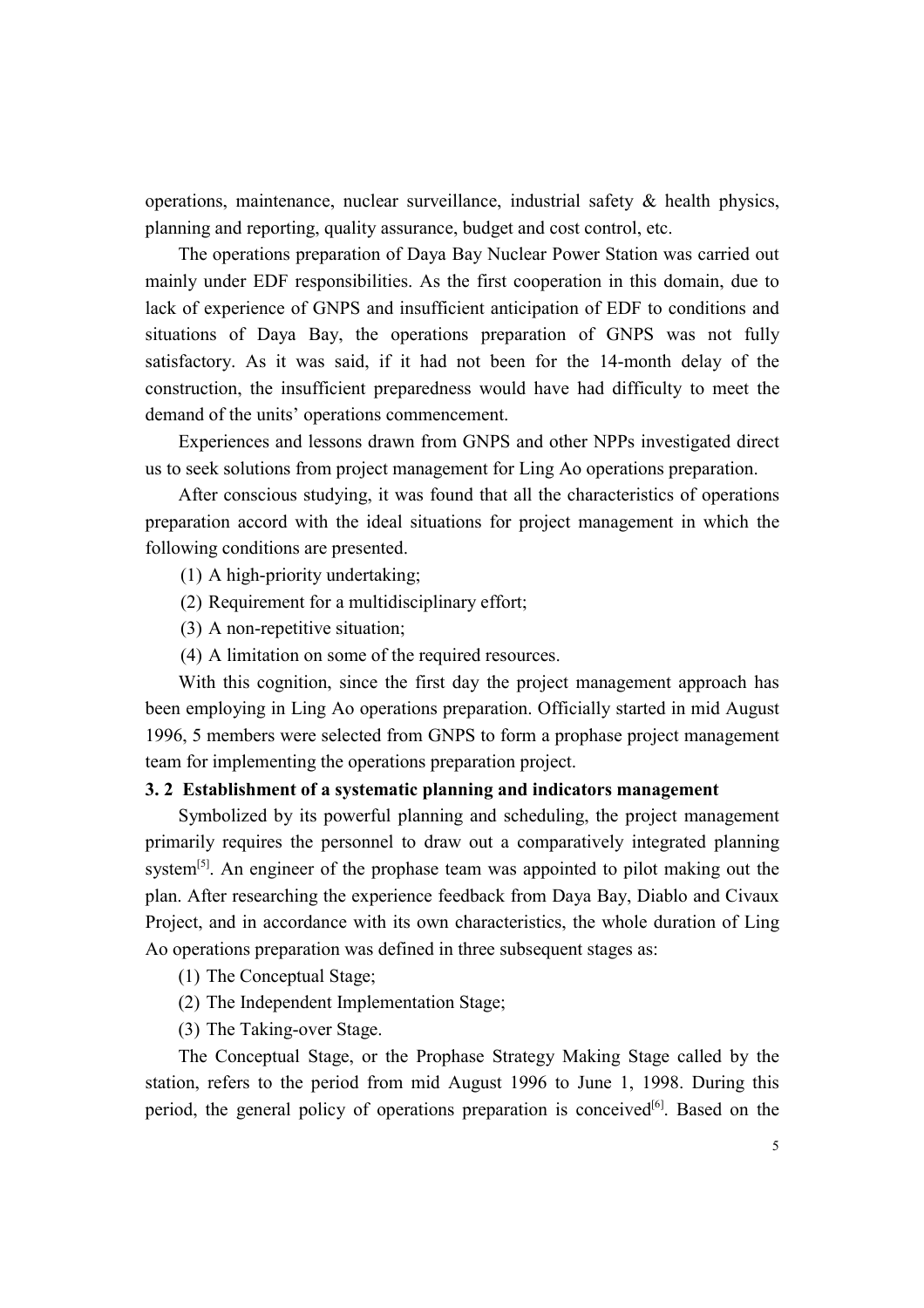experience feedback drawn from other projects, a work scope was identified, a potential solution was developed, and very rough economic data were examined to justify pursuing the project. Not only the prophase team was with the management hierarchy of GNPS, but also the GNPS functional branches undertook all the relative operations preparation work of this period, as GNPS is considered the cradle of Ling Ao operations team.

During this stage, systematic documents were produced as:

(1) The Operations Preparation Guideline, which is a top document managed by the General Management of the company. It defines the main work scope, the demarcation and responsibilities of concerned company departments, the main solutions or policies, the rough budget and cost, the future relationship with GNPS as well as the milestones of the whole cycle of about six years, etc.

(2) The General Implementation Plan and Schedule of Operations Preparation<sup>[7]</sup>, a station management level plan for implementing work in all aspects, such as organization establishment, recruitment and training, procedures writing, governmental permit and authorization, taking-over from installation, maintenance after TOM (taking-over for maintenance), technical support, logistic support and administration, etc.

(3) The Operations Preparation Performance Indicators System, which defines the index and indicators covering all the facets of operations preparation, for measuring the achievements realized in every aspect and for every stage.

(4) The Branch Level Execution Schedule<sup>[8]</sup>, which was detailedly made out and strictly implemented by all the functional branches in the Operations Department. It also covers the whole cycle from September 1996 to March 2003.

(5) The Annual Management Plan, which was annually made out in detail by all the branches and followed up by the Planning Branch.

(6) The Personnel Training Guideline, highlighting policies, solutions, plans and schedules, approaching the training and authorization target for Ling Ao.

(7) The Technical Procedure Writing Guideline, which defines policies, solutions, plans and schedules as well as software development, for the establishment of technical procedures.

(8) The Management Procedure Writing Guideline, which defines the writing of the Plant Quality Organization Manuals (PQOM) and other administrative procedures.

(9) The General Budget for Ling Ao Operations Preparation, detailing the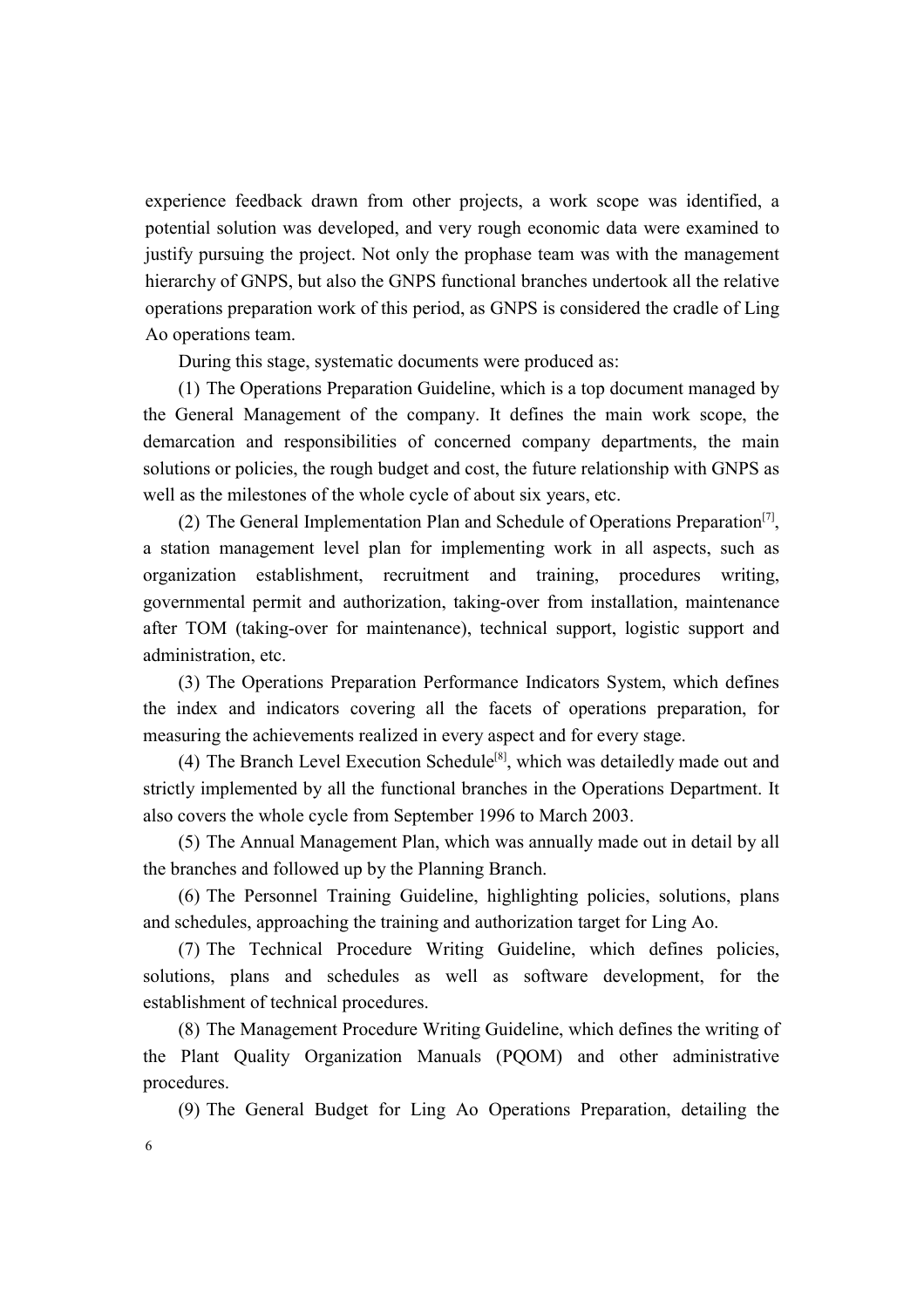allocations of costs for each and every potential work.

All the above mentioned materials were successively drawn out, forming a systematic and instructional documents that manage the following years of operations preparation project.

The Independent Implementation Stage began with the foundation of Ling Ao Operations Department on June 1, 1998. During this period the Operations Department undertakes all-side preparation task.

The Taking-over Stage is scheduled to come on April 30, 2001 with the beginning of the Cold Test, from then on the taking-over workload of both units will be multiplied to a peak, the major force of the Operations Department will be located in system acceptance and commissioning.

#### **3. 3 The process control in the project implementation**

A complete plan is just only a good start for a project. Whether or not the plans are practically feasible and strictly respected, it still needs to be proved through substantial practice.

By forecasting future performance and by use of trending techniques, potential variances are identified. Actual and potential performance variances are analyzed. Corrective action plans are implemented to bring performances back to the planed status.

In order to effectively manage the project plan, responsible persons or pilots were appointed respectively to the specific fields, and the Operations Planning Branch is in charge of the overall following-up. Also two important periodic meetings were organized. One is the Operations Preparation Committee, which is convened bimonthly for high level decision making, high priority work coordination as well as deviation analysis and correction. The other meeting is the bimonthly Coordination Meeting between Project Department and Operations Department, dealing with the important issues concerning the design, construction, commissioning, taking-over, etc. All the measures for planning and scheduling management were documented into a procedure named the Operations Preparation Planning and Reporting Management.

At the end of every month two Top Ten Work Sheets are issued to all the concerned Branches, one for the past month work summary, the other for the planning of the next month. At the end of every quarter, a summary report is raised on the implementing progress of the General Implementation Plan and Schedule of Operations Preparation. Also at every milestone, a summary report is raised on the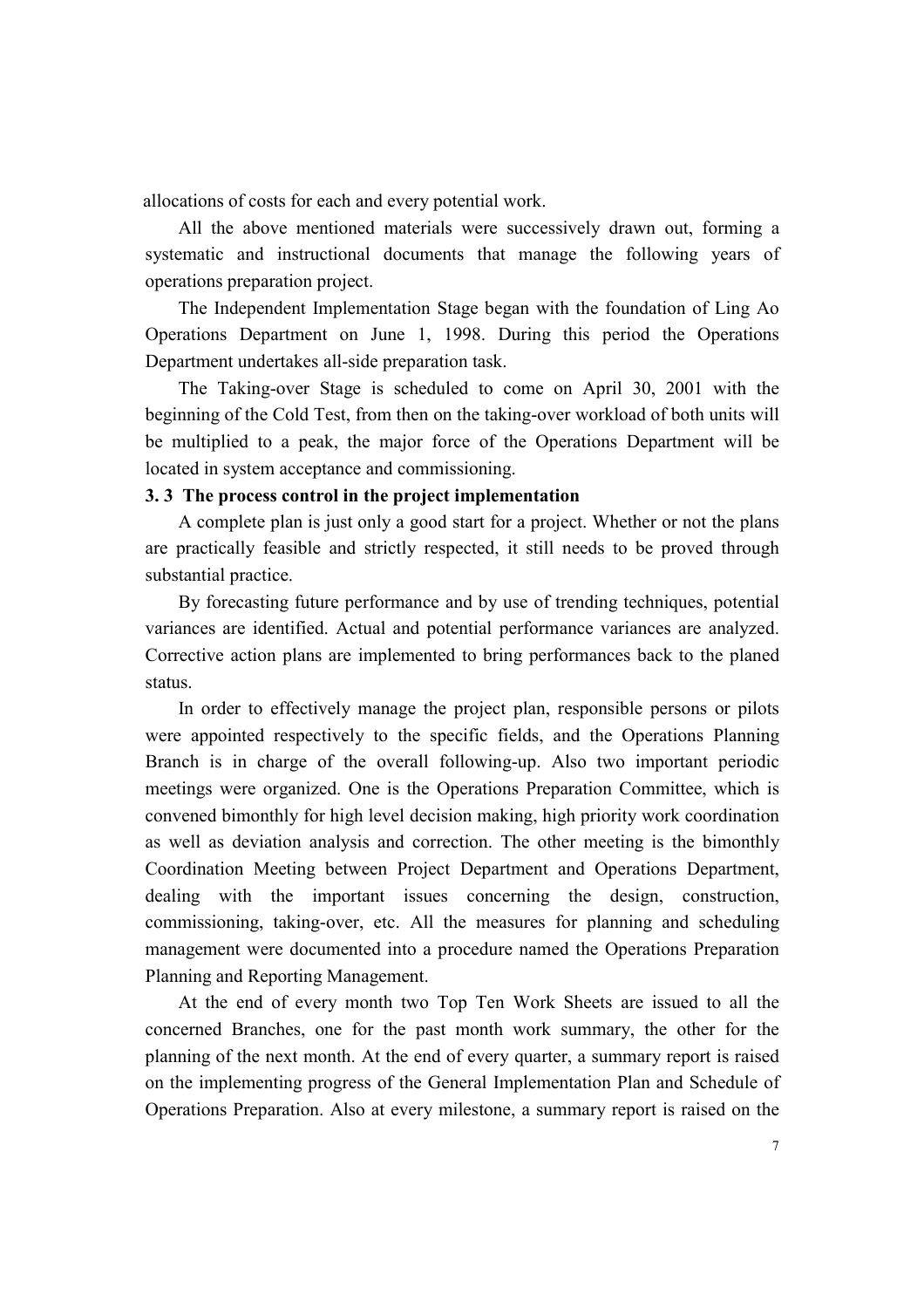comparison between the preset indicators/ requirements and the practical implementation.

No plan is so ideal as to avoid any variances between the original plan and the implementation. Due to the ineluctability of variances existing through the whole project process, the more important work we need is the variance analysis and schedule adjustment. A Schedule Adjustment Application and Validation Sheet was designed to handle the adjustment, in which variances analysis and corrective actions are explicated and different approvals are required to different work schedule adjustment, so as to make all the scheduled work controllable.

#### **3. 4 Establishment of the operations department organization**

The human resources of Ling Ao Operations Department mainly come from three quarters: the cadres promoted from GNPS relevant functional positions, the technical positions recruited mainly from universities or colleges and trained in GNPS relevant functional positions, and a few experienced technicians or engineers from the public human resources market.

There's a saying in China, the more guys, the easier to fulfill the work; while the fewer guys, the easier to distribute the breads. The organization chart design and staff recruitment plan is considered one of the most crucial issues to be faced within the project duration.

Taking the GNPS organization as a reference and based on the Resources-Sharing-Optimization of the Multi-reactor Management Principle, an organization chart for LNPS was made out in which there are six functional branches and two temporary offices. The six branches are LPO (the Operations Branches), LPE (the Equipment Management Branch), LSL (the Nuclear Safety and Licensing Branch), LPH (the Health Physics Branch), LPP (the Planning Branch), LPA (the Logistic Support and Administration Branch), and the two temporary offices are the Procedure Writing Coordination Office and the Construction-Operations Liaison Office. The maintenance, technical support, environment protection and emergency preparedness, personnel training as well as documentation, etc, are undertaken by the GNPS with appropriate number of human resources supplement.

#### **3. 5 Training and authorization**

Training and authorization is the critical path for operations preparation project. According to the Regulation HAF0301<sup>[4]</sup>, duration of around six years training is imperative for a college or university graduates to be a licensed reactor operators. GNPS is strategically taken for the base of operators training and other technical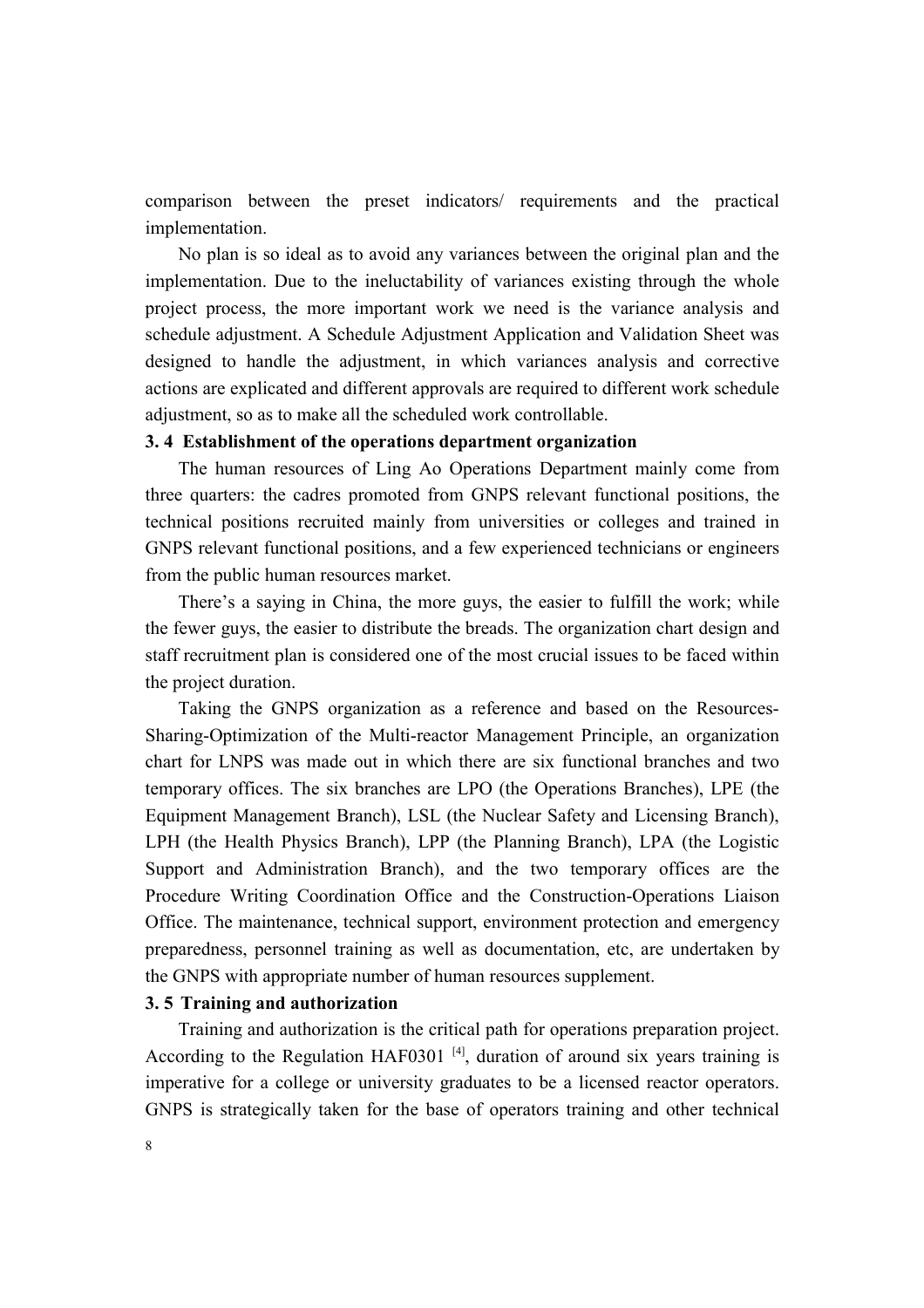positions training.

As mentioned above, a Personnel Training Guideline was drawn out, and a Five Year Individual Training Plan was also developed, as well as STA (Systematic Training Approach) with KSA (Knowledge-Skill-Attitude) Analysis for every position, etc. A training Committee was organized to steer the training work.

College and university graduates were recruited according to the personnel plan every year. Almost all of them were sent to GNPS relevant positions for site training and practice. As a whole, 78 university graduates were arranged for reactor operators and senior operator training, while 86 technical school graduates for site operators. Reshuffled with the GNPS experienced operators, from June 1998 to April 30, 2001, they are scheduled to be appointed to LNPS Operations Department to participate the procedure writing or system commissioning.

Other technical positions' training goes in the similar route, with the characteristic of Tutor-Apprentice Approach. A tutor is appointed for every recruit ——the apprentice. A training program is made out specifically for the apprentice and strict biweekly report and assessment rules are undertaken in order to make sure the training effect.

#### **3. 6 Procedure writing and licensing document preparation**

Procedure writing is an arduous and essential task for nuclear power station, which concerns with PQOM, operations procedures, safety procedures, water treatment procedures, maintenance procedures, industrial safety and radio-protection procedures, etc. The licensing document preparation is mainly undertaken by the Project Department, while a certain part concerning the licenses of the acceptance of the fuels and first loading by the operations team.

In order to fulfill the procedure writing task and undertake the training and operations taking-over work, a well-balanced task force is required. Task analysis was previously made during the Conceptual Stage, then was the task forces. According to the respective characteristics, we adopted two types of project task forces. This first type is a grouped task force for maintenance procedure writing group and operations procedure wring group, where the majority of the members are located together in a geographical sense or in a common area. The second type is a dispersed task force for other procedures, where the members remain in their own departmental area. A temporary office, the Procedure Coordination Office, is in charge of the procedure policy drawing, Procedure Management Database development, planning and scheduling control for procedure writing, upstream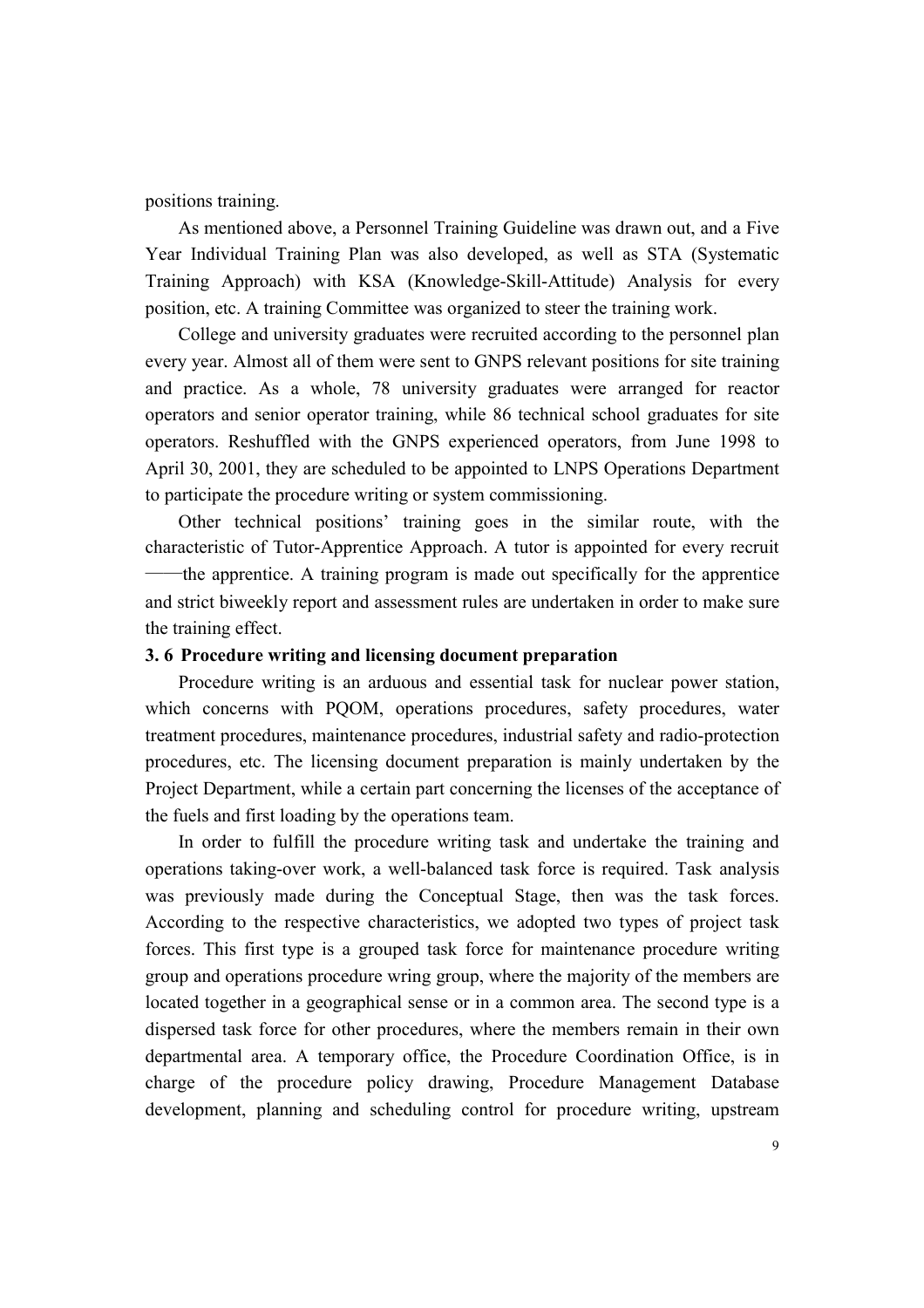documents tracing, etc.

Under the common management and coordination, the procedure writing is in very good progress. Up to now, more than 40% of the task has been finished. Due December 15th, 2001, the first fueling date, 85% of the maintenance procedures is expected to be finished as well as all the operations procedures and safety procedures.

#### **3. 7 Budget and cost control**

In June 1998, a section of three people was set to make the budget and undertake the cost control for the operations preparation project. Before that a person had already been appointed to collect and analyze the budget and expenses for the operations preparation of GNPS. With the experience drawn from GNPS and analysis to the present project, the General Budget for Ling Ao Operations Preparation was made out, and subsequently the detail budget itemization and yearly budget plan. Along with these, as set of budget and cost control procedures were soon made out to define the responsibilities, interface and work process for the concerned work.

#### **3. 8 Taking-over management**

For any large size project, the taking-over stage plays an important role in the whole project process. It not only deals with the coordination between Operations Department and Project Department for smooth taking-over, but also acts as a pass for project acceptance. In order to improve the work efficiency, a great deal of measures has been taken in the Operations Department. The Taking-over Liaison Office was set up early in June 1998, and a set of management procedures were established. In January 2000, a web-based Taking-over Management Information System was put into service, in which all the EESR (End of Erection Status Report), TOB (Take-Over for Blocking), TOM (Take-Over for Maintenance), TOTO (Take-Over for Temporary Operation) and BHO (Building Hand-Over) inspections/ acceptances are recorded and traced in detail. So, results are fed back to the Project Department and they try to solve them during the construction and commissioning stage. It's normal that the workload accumulates in the Taking-over Liaison Office due to it's bottleneck characteristic. To lower down this accumulation, a Takingover Liaison meeting is organized weekly.

#### **3. 9 Quality assurance for the operations preparation project**

A hard nut for the project management is the complaint that a change from the norm is 'gong to require us to do something differently'. It is a certain that no plan is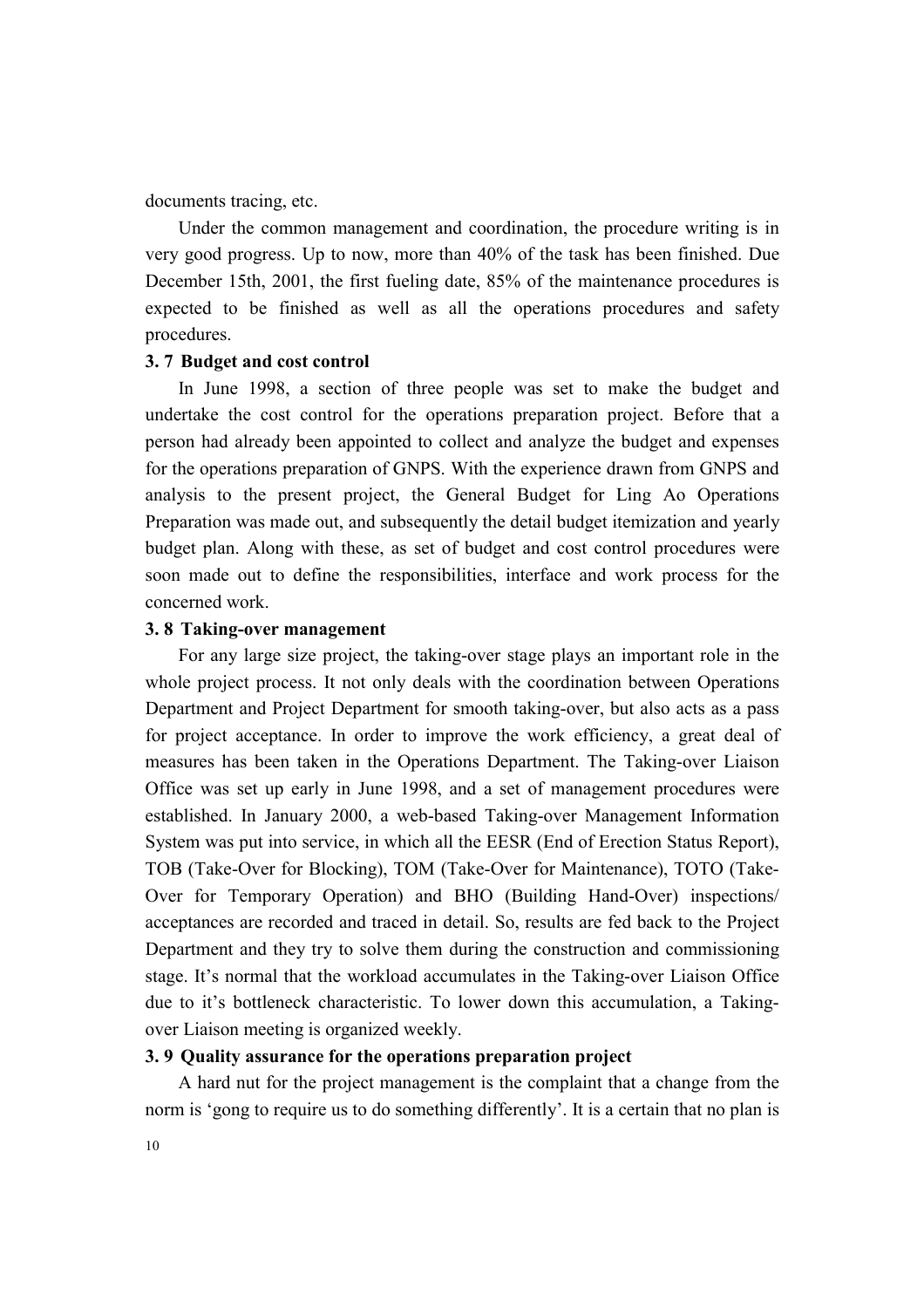as ideal as to be totally identical to its realization. But it is also true that productivity on the job will suffer if this feeling is allowed to prevail. The method to obtain the balance point is that we need to make changes prudently. And further more, when changes are introduced, it is necessary to make sure that everyone understands why the changes are being made.

The QA branches of LNPS and GNPS undertake the quality assurance respectively on their own responsible fields. They perform periodic or random surveillance and audit. After the surveillance or audit, an Observation Request or Corrective Action Request is issued to make sure of the schedules and qualities of the project.

Further more, the self-assessment and independent assessment are planned. The self-assessment was performed in the autumn of 1999. Before the assessment, a Self-Assessment Guideline was made out with the references of WANO, INPO and IAEA relevant standards. During the assessment, the SWOTA (Strength, Weakness, Opportunity, Threat, and Action) method was adopted to an all-sided and thorough retrospection and review. Consequently 5 severe deficiencies, 72 important interior weaknesses as well as 18 exterior threatens were found out along with the relevant corrective actions. After cautious study, most of the actions were put into the General Implementation Plan and Schedule of Operations Preparation.

In October 2000, a group of experts from EDF came to Ling Ao to perform an independent review for the operations preparation project as a rehearsal for the coming Pre-OSART scheduled in August 2001, three month before the first fueling of unit one.

#### 4 CONCLUSION

In a nuclear power project, normally the design, construction, commissioning and operations have been very often studied, however the operations preparation is still waiting for our further exploitation. In Ling Ao Nuclear Power Station, with the application of Project Management, systematic measures were made out during the prophase stage, the operations preparation are well organized and performed with precise anticipations. However, the final result is still waiting for confirming and proving in the future commercial operation. We hope our study and practice will draw the interest from other NPPs, and we are looking forward to the their experiences in this domain to improve our own work.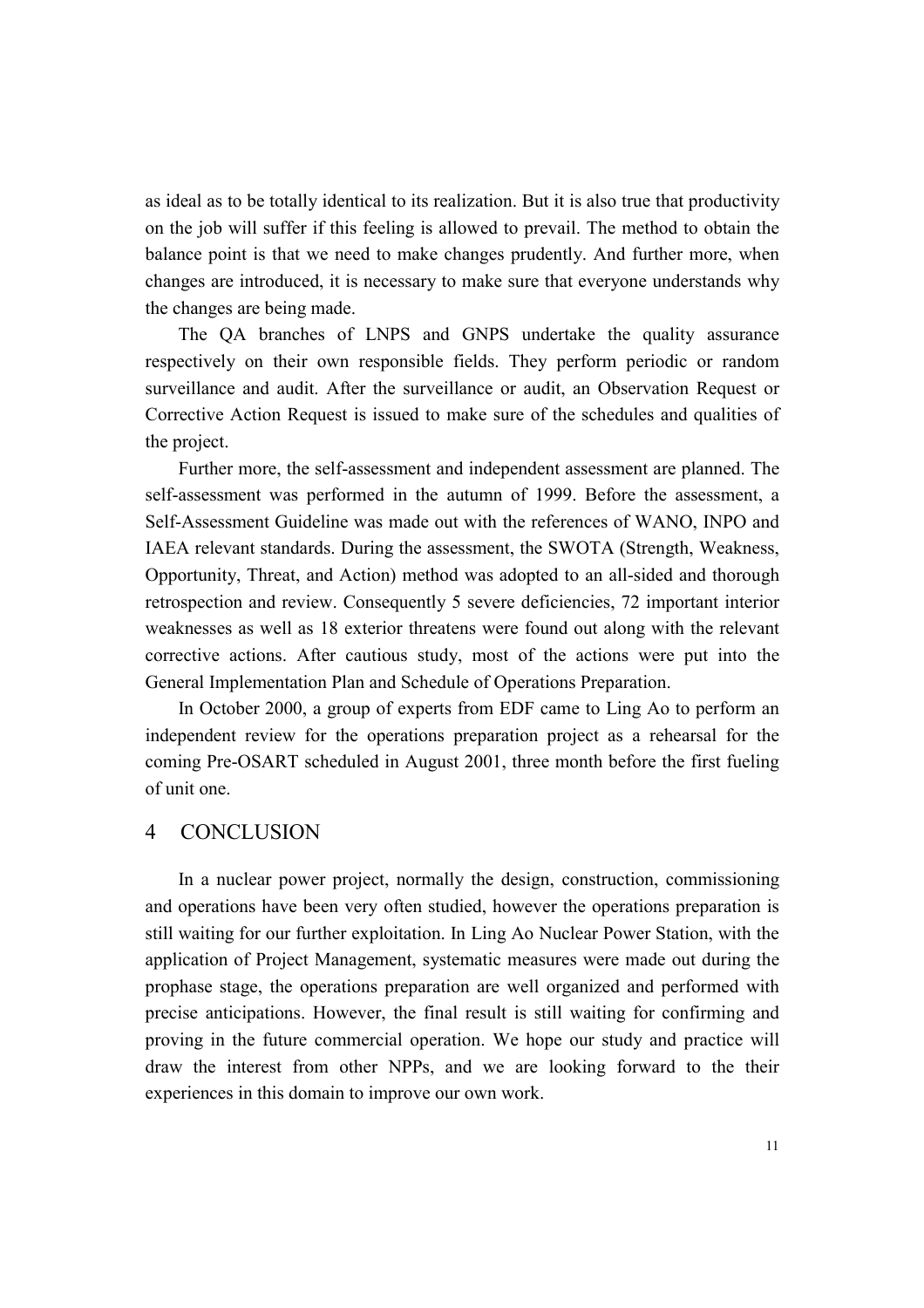#### **REFERENCES**

- 1 Cleland, David I, William R King. Project Management Handbook. Van Nostrand Reinhold, New York, 1988. 870
- 2 Robert L, Kimmons. Project Management Basics——A Step by Step Approach. ISBN 0-8247-8391-3, Marcel Dekker, Inc., New York and Basel
- 3 SHEN Junxing. Daya Bay NPP Construction Series-Project Management. Beijing: Atomic Energy Press, October 1998
- 4 China National Nuclear Safety Bureau. Nuclear Power Plant Regulation Series HAF0301: Human Resources Preparation and the Recruitment. Training and Authorization. China Law and Regulation Publishing House
- 5 Pincus, Claudio. Plan Better with Team Building. Hydrocarbon processing. Gulf Publishing Company, Houston, TX, November 1979
- 6 ZHANG Zhixiong. First Stage Preparations for Ling Ao Nuclear Power Station, GNPS Operation Yearbook. Beijing: Atomic Energy Press, 1997
- 7 TANG Zhengrong, ZHANG Zhixiong, etc. The General Implementation Plan and Schedule of Operations Preparation. Ling Ao Operations Department. October 1998
- 8 TANG Zhengrong, ZHANG Zhixiong, etc. The Branch Level Execution Schedule, Ling Ao Operations Department. October 1998